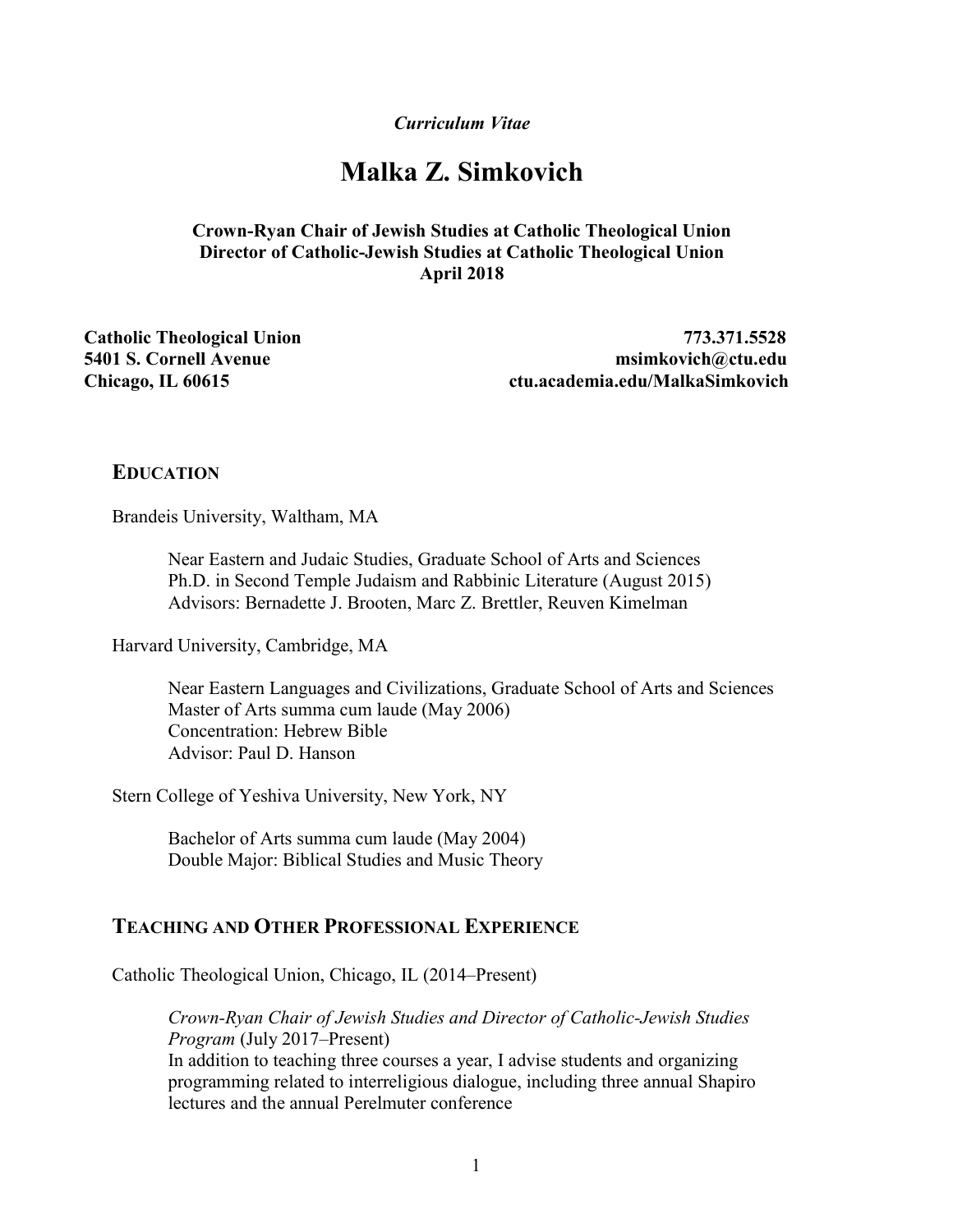Visiting Assistant Professor of Jewish Studies (September 2014–June 2017) I have taught, or am slated to teach, "Introduction to Judaism," "Women in the Scriptures," "Intertestamental Judaism," "Psalms," "Jewish-Christian Interreligious Dialogue," and "Abraham's Children," which is co-taught with Professors of Islam and Christianity

Chicago Jewish Home (2017–Present)

#### Columnist for Series: Off The Record

My column explores letters that were written to or by Jews that made some kind of impact in their day, or shed light on a particular moment in time.

#### TheTorah.Com (2013–Present)

#### Contributor

Publish articles focusing on the interpretation of Scripture in Second Temple and Early Rabbinic literature

Harvard Theological Review, Cambridge, MA (2012–2015)

#### Editorial Assistant

Read article manuscripts submitted to journal and recommend them for publication, revision or rejection

#### Brandeis University, Waltham, MA

University Instructor (Spring 2011) "Women in the Apocrypha," University Writing Seminar for Freshmen Designed and taught original, writing-intensive curriculum on Apocryphal literature

Teaching Fellow (Fall 2010–Spring 2012) "Introduction to Talmud," Reuven Kimelman, Near Eastern and Judaic Studies, Brandeis University (Fall 2010) Taught weekly preparation sessions to students and additional sessions prior to exams

"Introduction to the New Testament," Bernadette J. Brooten, Near Eastern and Judaic Studies, Brandeis University (Spring 2010) Gave three lectures; designed lesson plan entitled "Background to the Interpretation of Hebrew Bible in the New Testament"

"Foundational Course in Jewish Studies," Reuven Kimelman, Near Eastern and Judaic Studies, Brandeis University (Fall 2011) Gave a lecture entitled Maccabean Literature in Early Christian History, and lectured on Orthodoxy and Feminism Taught weekly preparation sessions to students and additional sessions prior to exams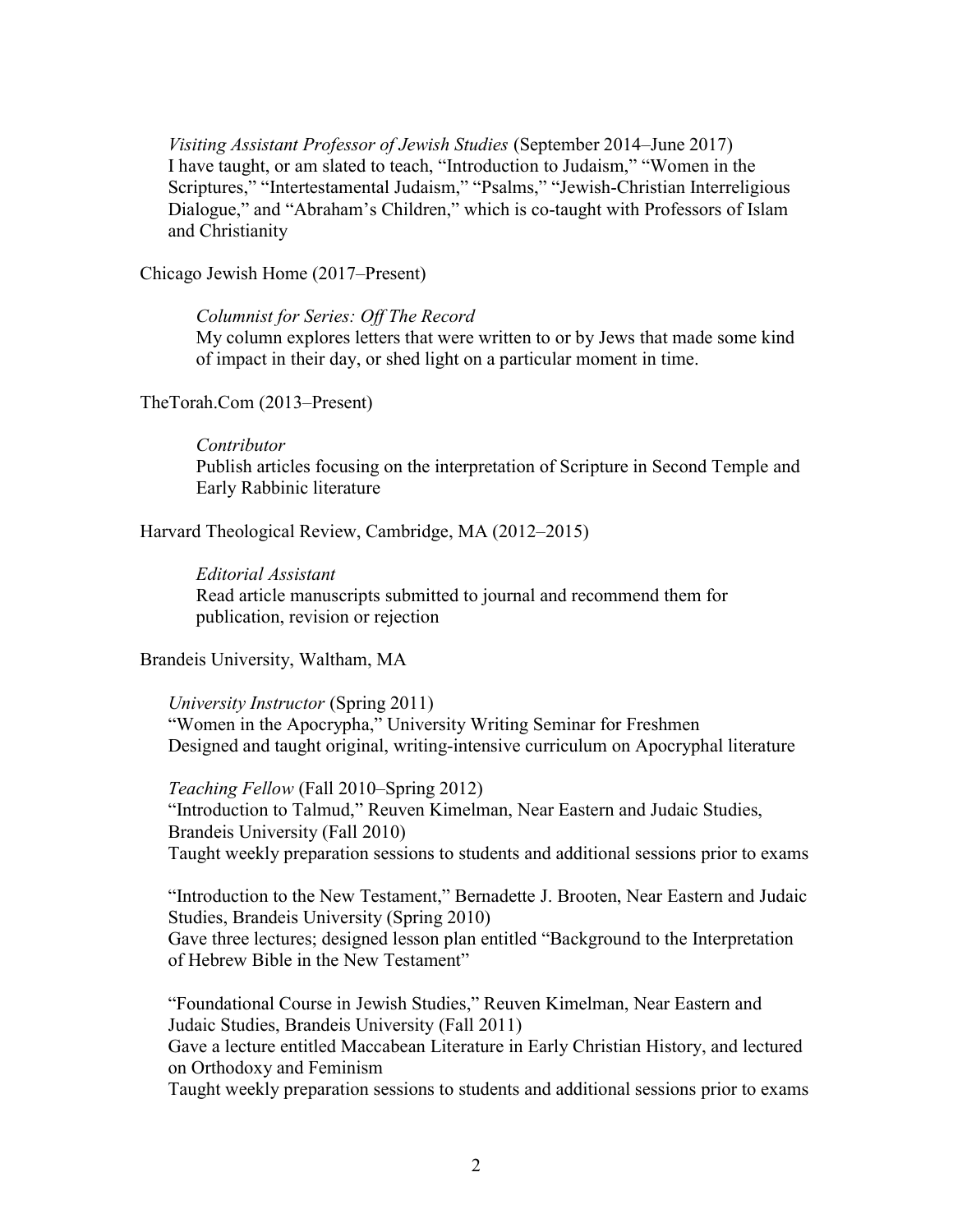"Agadic Literature: The Ethics of the Fathers with Avot d'Rabbi Nathan," Reuven Kimelman, Near Eastern and Judaic Studies, Brandeis University (Spring 2012) Taught weekly preparation sessions to students and additional sessions prior to exams

Maayan Torah Studies Initiative, Newton, MA

Adult Education Instructor "Medieval Biblical Exegesis," (Spring 2013) "Introduction to the Apocrypha," (Fall 2010) "Introduction to I Kings," (Fall 2005)

Boston University Hillel, Boston, MA

Adult Education Instructor "Introduction to I Kings," (Fall 2008)

Maimonides Upper School, Brookline, MA

High School Teacher Taught Bible courses to high school students, focusing on literary analysis and the methodology of medieval exegetical commentaries (Fall 2005-Spring 2009)

11<sup>th</sup> Grade Dean Oversaw all academic and behavioral matters regarding sixty  $11<sup>th</sup>$  graders, interacted daily with students, parents, and administrators regarding a wide variety of students' needs (Fall 2007–Spring 2009)

## UNIVERSITY COURSES PREPARED TO TEACH

Introduction to the Hebrew Bible Apocrypha Introduction to Judaism The Jewish Context of Jesus The Second Temple Period and its Literature The Early Christian Period and its literature Early Rabbinic Literature The Book of Genesis The Book of Exodus The Book of Kings The Book of Isaiah The Book of Psalms The Methodologies of Medieval Biblical Exegesis Women in the Biblical World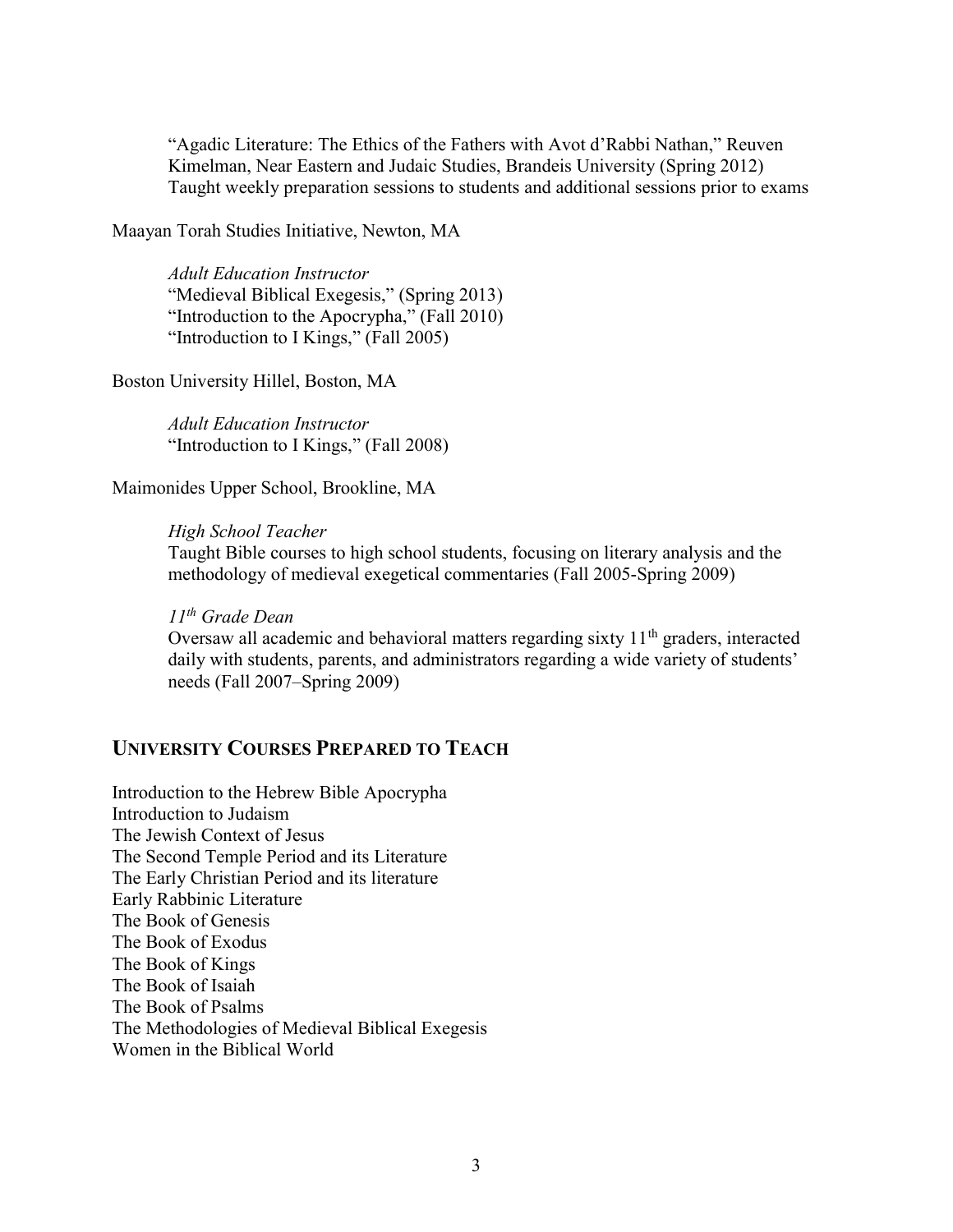#### PUBLICATIONS

- Editor, Proceedings of the 2018 Haym Perelmuter Conference in Jewish Christian Dialogue, co-edited with John R. Barker, Judaism in Context Series, Georgias Press, expected 2019
- Zechariah, Wisdom Commentary series; co-authored with Leslie Hoppe, ed. Barbara Reid, under contract, expected 2019
- Review of Stephen Greenblatt, The Rise and Fall of Adam and Eve, Christian Century, February 2018
- Review of Irving Green, The Jews of Chicago, Chicago Jewish Historical Society Quarterly Journal, forthcoming 2018
- "Bel and the Dragon: Introduction and Commentary," in The Jewish Annotated Apocrypha, eds. Lawrence Wills and Jonathan Klawans, under contract, expected 2018
- The Lost Scriptures: Discovering the Sacred Library of Ancient Israel, Philadelphia: Jewish Publication Society, forthcoming, October 2018
- Review of Michael Segal, Dreams, Riddles, and Visions: Textual, Contextual, and Intertextual Approaches to the Book of Daniel, in AJS Review, Spring 2018
- "The Book of Judith and the History of Hanukkah," Shema BeKolah: A Journal of the Jewish Orthodox Feminist Alliance, December 2017
- Review of "Chana: A Life in Prayer,' by Rabbi Yehiel E. Poupko. JUF News. September 6, 2017.
- "A Family's Witness of Faith (2 Maccabees 7)," The Bible Today, May/June 2017
- Review of Michael Segal, Dreams, Riddles, and Visions: Textual, Contextual, and Intertextual Approaches to the Book of Daniel, in AJS Review, Spring 2018
- Review of Richard Kalmin, Migrating Tales: The Talmud's Narratives and Their Historical Contexts, in Studies in Christian-Jewish Relations 12.1, 2017
- The Making of Jewish Universalism: From Exile to Alexandria, Lanham, MD: Rowman and Littlefield, 2017
- "The Apocalyptic Visions of Abraham and Paul in Early Judaism and Christianity," The Bible Today 54.4 (2016) 261–266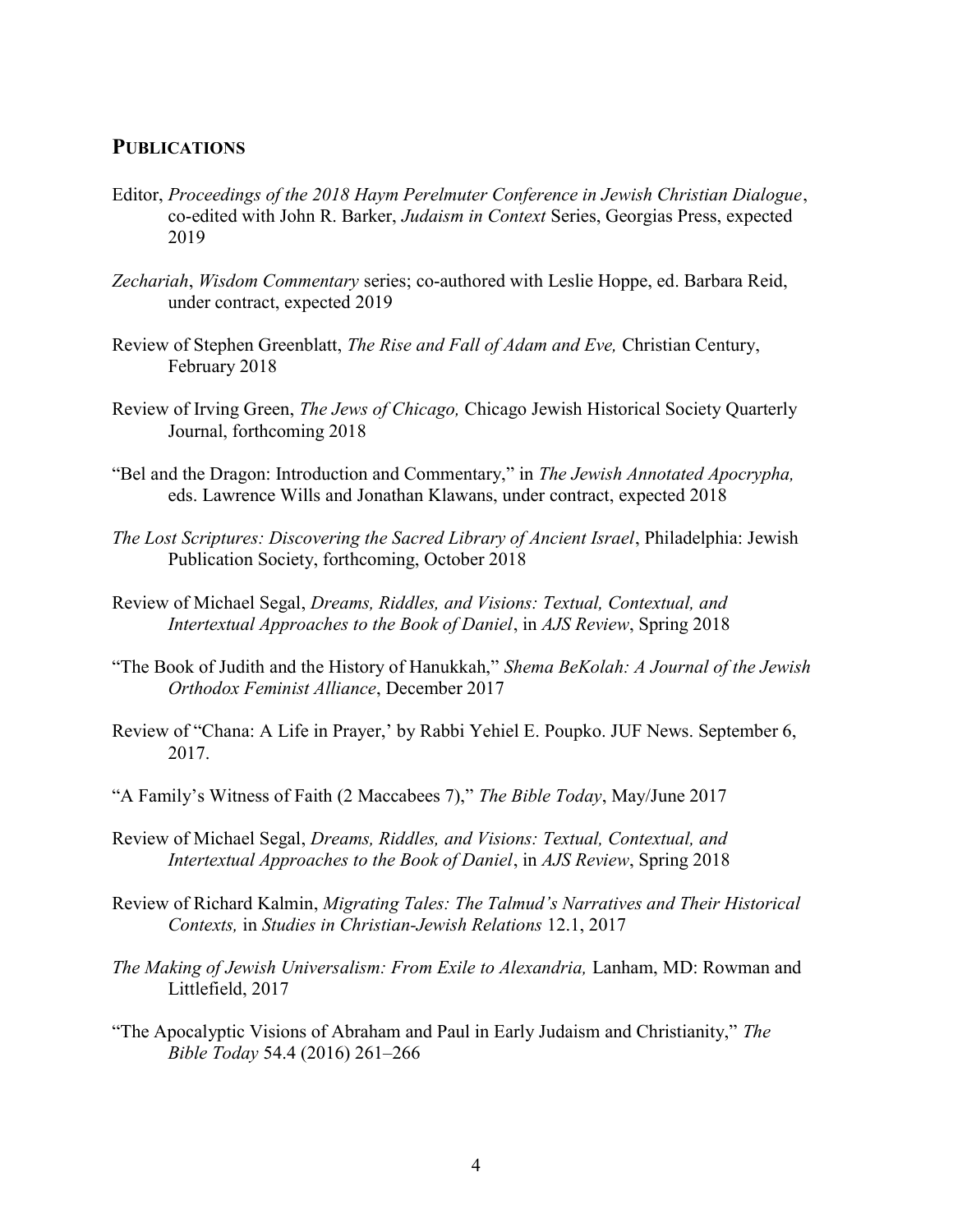"Geography-Based Giving in the Jewish Tradition," in Poverty and Wealth in the Sacred Texts of Jews, Christians, and Muslims, eds. Nathan R. Kollar and Muhammad Shafiq. New York: Palgrave, 2016

"The Book of Jonah," entry in Encyclopedia of Biblical Reception (EBR), 2016

- "Echoes of Universalist Testament Literature in Christian and Rabbinic Texts," Harvard Theological Review, January 2016
- "Interpretations of Abraham's Circumcision in Early Christianity," in From Enoch to Montreal and Back: New Vistas on Early Judaism and Christianity. Papers from the Fifth Enoch Graduate Seminar, Montreal, 20–24 May 2014, eds. Lorenzo DiTommaso and Gerbern S. Oegema. London: T&T Clark, 2015.
- "Let All Life Be in Common: Jewish Universalism from the Hebrew Bible Through the Second Temple Period," Doctoral Dissertation, July 2015

"The Book of Haggai," entry in Encyclopedia of Biblical Reception (EBR), 2014

- "Greek Influence on the Composition of 2 Maccabees," Journal for the Study of Judaism, 42.3 (2011) 293–310
- "Doors, Windows, and Boundaries in the Elijah-Elisha Stories," Harvard University Masters Thesis, May 2006

## ONLINE ESSAYS

- "In Every Generation They Rise Up Against Us To Destroy Us:" How We Keep Getting Chanukah Wrong." December 14<sup>th</sup>, 2017. https://www.thelehrhaus.com/scholarship/how-we-keep-getting-hanukkah-wrong/
- "Rebecca in Early Jewish and Rabbinic Literature." November 15<sup>th</sup>, 2017. http://thetorah.com/rebeccas-character/
- "A Love Letter to the Woman of Valor." November 9<sup>th</sup>, 2017. The Lehrhaus. http://www.thelehrhaus.com/commentary-short-articles/2017/11/8/a-love-letter-tothe-woman-of-valor.
- "A Response to Ethan Tucker's Interview with Dr. Alan Brill on Gender Equality and Prayer in Judaism." Kavvanah. September 11, 2017. https://kavvanah.wordpress.com/2017/09/11/malka-z-simkovich-responds-to-rabbiethan-tucker-interview/.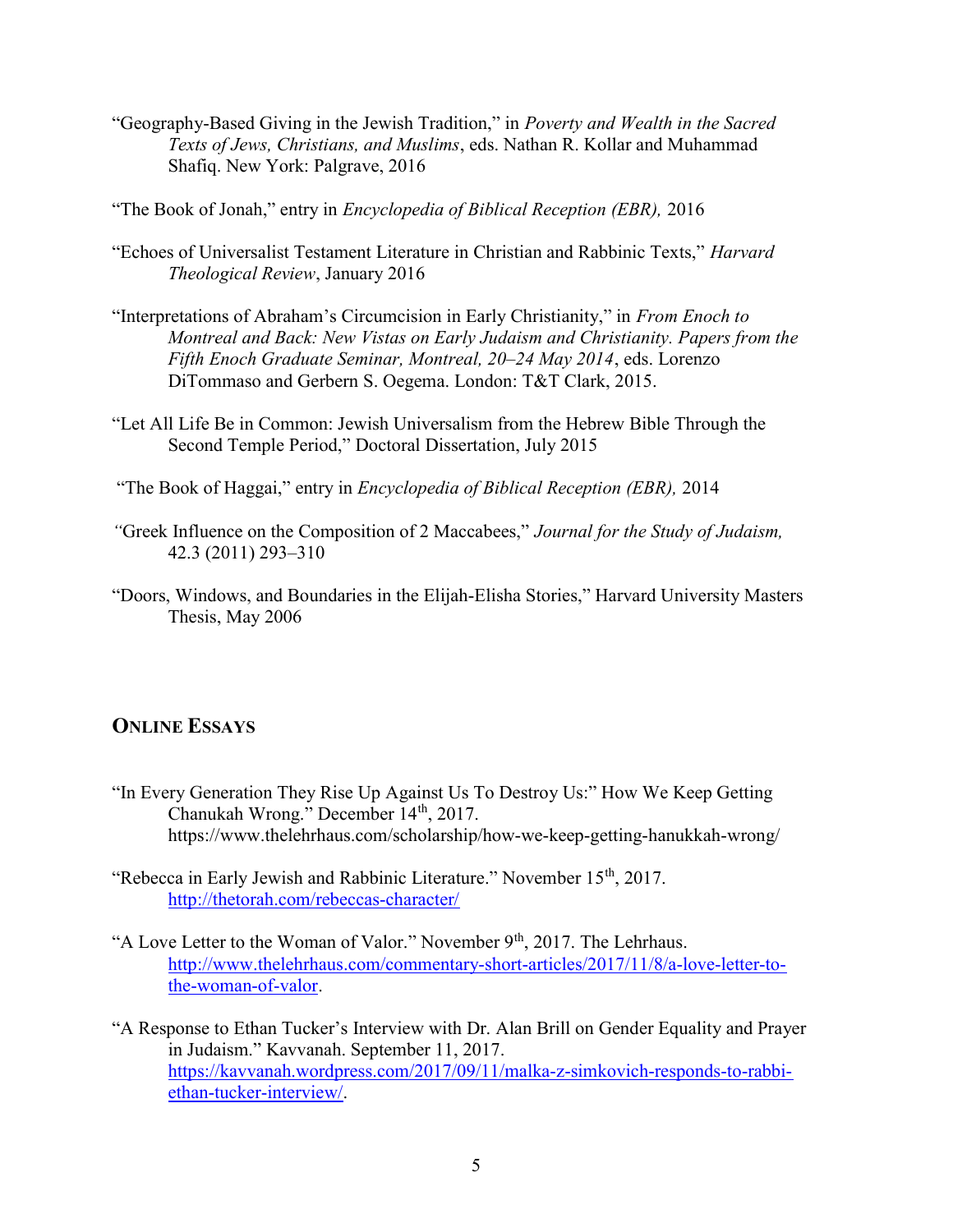- Review of "Chana: A Life in Prayer,' by Rabbi Yehiel E. Poupko. JUF News. September 6, 2017.
- "Modest Living: Why Treating Appearance as a Religious Category Needs to go Out of Style." The Times of Israel. June 27, 2017.
- http://blogs.timesofisrael.com/modest-living-why-treating-appearance-as-a-religiouscategory-needs-to-go-out-of-style/

"The Christian Monks Who Saved Jewish History." The Lehrhaus. May 11, 2017. http://www.thelehrhaus.com/scholarship/2017/5/10/jewish-texts-christianmonks?rq=malka%20simkovich

- "The Decalogue in Rabbinic Literature." Modern Torah Leadership. February 16, 2017. https://moderntoraleadership.wordpress.com/2017/02/16/the-decalogue-in-rabbinicliterature/
- "Heteronomy and Hierarchy: Are Partnership Minyanim Orthodox? A CTML Symposium." Modern Torah Leadership. September 26, 2016. https://moderntorahleadership.wordpress.com/2014/11/05/heteronomy-and-hierarchypartnership=minyanim-and-their-relationship-with-halakhic-authority
- "Wrestling With God: Leonard Cohen's You Want it Darker." The Lehrhaus. November 13, 2016. http://www.thelehrhaus.com/culture/2016/11/13/wrestling-with-god-leonardcohens-you-want-it-darker?rq=malka%20simkovich
- "The Origins of Jewish Universalism: What it is, and Why it Matters." The Lehrhaus. October 6, 2016. http://www.thelehrhaus.com/scholarship/jewishuniversalism?rq=malka%20simkovich
- "The Tale of Susanna: A Story About Daniel." The Torah.Com. September 1, 2016. http://thetorah.com/the-tale-of-susanna-a-story-about-daniel/
- "Working Hard for the Money: Breaking the Taboo of How We Pay Female Orthodox Educators." The Times of Israel. August 17, 2016. http://blogs.timesofisrael.com/working-hard-for-the-money-breaking-the-taboo-ofhow-we-pay-female-orthodox-educators/
- "Queen Berenice: A Woman of Contrasts." http://thetorah.com/queen-berenice-a-woman-ofcontrasts/
- "Intimacy on the Sabbath: Was it Always a Mitzvah?" http://thetorah.com/intimacy-onshabbat/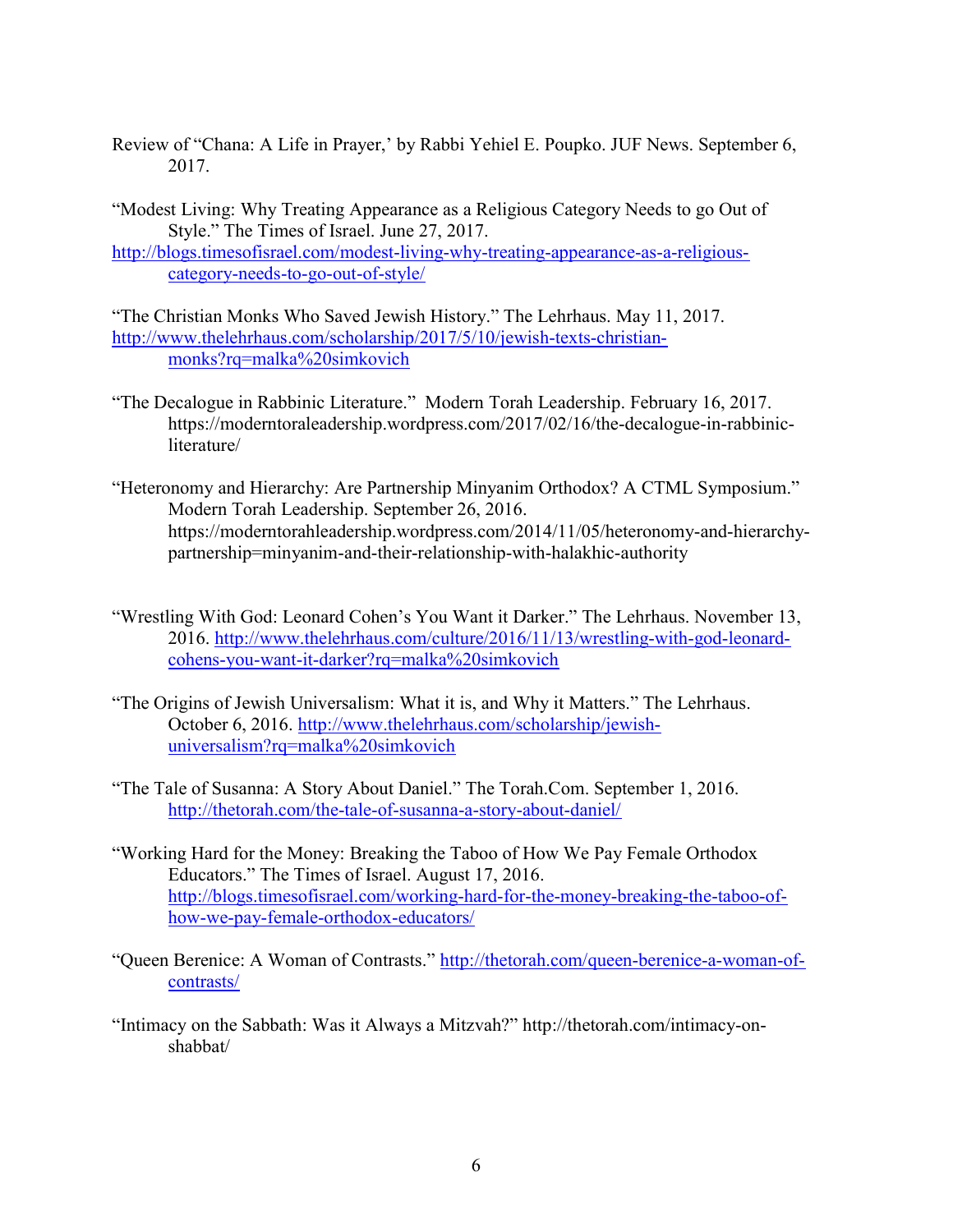- "The Haggadah: A New Telling of the Exodus Story." http://thetorah.com/the-haggadah-anew-telling-of-the-exodus-story/
- "Uncovering the Truth About Chanukah." http://thetorah.com/uncovering-the-truth-aboutchanukah/

"The Making of Adam: Understanding the Midrash in Light of Plato and the Pseudepigrapha." http://thetorah.com/the-making-of-adam/

"Abraham as the Great (Un)Circumciser: A Surprising Midrashic Portrait of Abraham." http://thetorah.com/abraham-circumcision/

"Sefer Tuviah–The Book of Tobit." http://thetorah.com/book-of-tobit/

- "The Portrayal of Abraham in the Testament of Abraham." http://thetorah.com/portrayal-ofabraham-testament-of-abraham/
- "Why Jews Fast." Co-authored with Dr. Rabbi Zev Farber. http://thetorah.com/why-jewsfast/
- "Jewish Attitudes Towards the Land of Israel During the Time of the Second Temple." http://thetorah.com/jewish-attitudes-towards-the-land-of-israel-second-temple/
- "The Faith of the Martyred Mother and Her Seven Sons." http://thetorah.com/the-faith-ofthe-martyred-mother-and-her-seven-sons/

## PODCASTS

- "Salome Alexandra: The Forgotten Queen of Judea." http://www.yutorah.org/sidebar/lecture.cfm/889732/dr-malka-simkovich/salomealexandra-the-forgotten-queen-of-judea/
- "Solomon Schechter and the Modern Discovery of the Cairo Genizah." http://www.torahinmotion.org/podcast/solomon-schechter-and-the-modern-discoveryof-the-cairo-genizah

"Passover in the Biblical and Second Temple Periods." http://www.torahinmotion.org/podcast/passover-in-the-biblical-and-second-temple-periods

"Why Should Tanach Matter to Me?" http://www.torahinmotion.org/podcast/why-shouldtanach-matter-to-me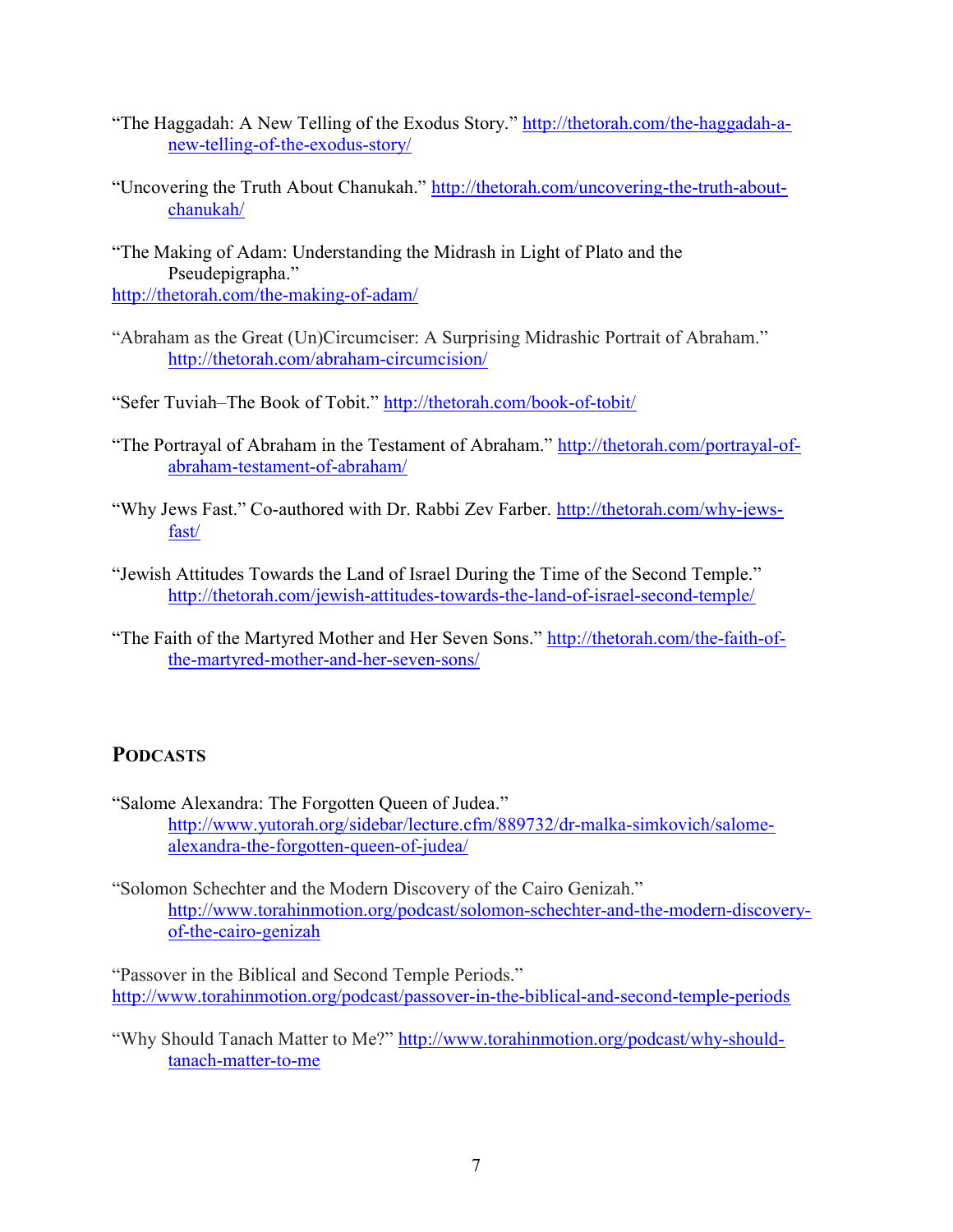- "How Did the Jews Read the Torah in the Second Temple Period?" http://www.yutorah.org/lectures/lecture.cfm/882554/dr-malka-simkovich/how-didjews-read-the-torah-in-the-second-temple-period/
- "Scientist, Warrior, Philosopher: How Was Moses Viewed in Early Judaism and Why it Matters." http://www.yutorah.org/search/?s=malka+simkovich&sort=1
- "Was Zionism an Ideological Concept in Ancient Judaism?" http://www.yutorah.org/lectures/lecture.cfm/815349/dr-malka-simkovich/waszionism-an-ideological-concept-in-ancient-judaism-/

"The Role of Infertility in the Garden of Eden Story and in the Patriarchal Narratives." http://www.yutorah.org/lectures/lecture.cfm/722997/dr-malka-simkovich/the-role-ofinfertility-in-the-gan-eden-story-and-in-the-patriarchal-narratives/

### ACADEMIC LECTURES AND CONFERENCE PAPERS

- "Are the Terms 'Universalism' and 'Particularism' Useful in Theological Discourse?" "Fulfilling the Promise of a New Relationship: An Academic Roundtable on Christian-Jewish Relations" Conference, expected January 8, 2019
- "From Abraham to Daniel, and Back Again: Exploring the Rabbinic Practice of Embedding New Tales into Old Scriptures," Society of Biblical Literature Annual Meeting, Denver, expected November 20, 2018
- Response to Dr. Jeffrey Stackert and Dr. Klaus-Peter Adam, "Hatred and Love in Judaism in Antiquity and Modernity," Conference at University of Chicago, expected June 6, 2018
- "Women's Leadership in Orthodox Judaism," Catholic-Jewish Lay Dialogue of Chicago, January 29, 2018
- "Interpretive Practices in Second Temple Literature and Midrashic Literature: Moses as a Case Study," Association of Jewish Studies Annual Conference, December 17, 2017
- "The Reformation and the Dawn of Jewish Reform Movements," Iona College, October  $25<sup>th</sup>$ , 2017
- "The Seven Blessings of the Jewish Marriage Ceremony," Jewish-Catholic Scholars Dialogue of Chicago, March 2017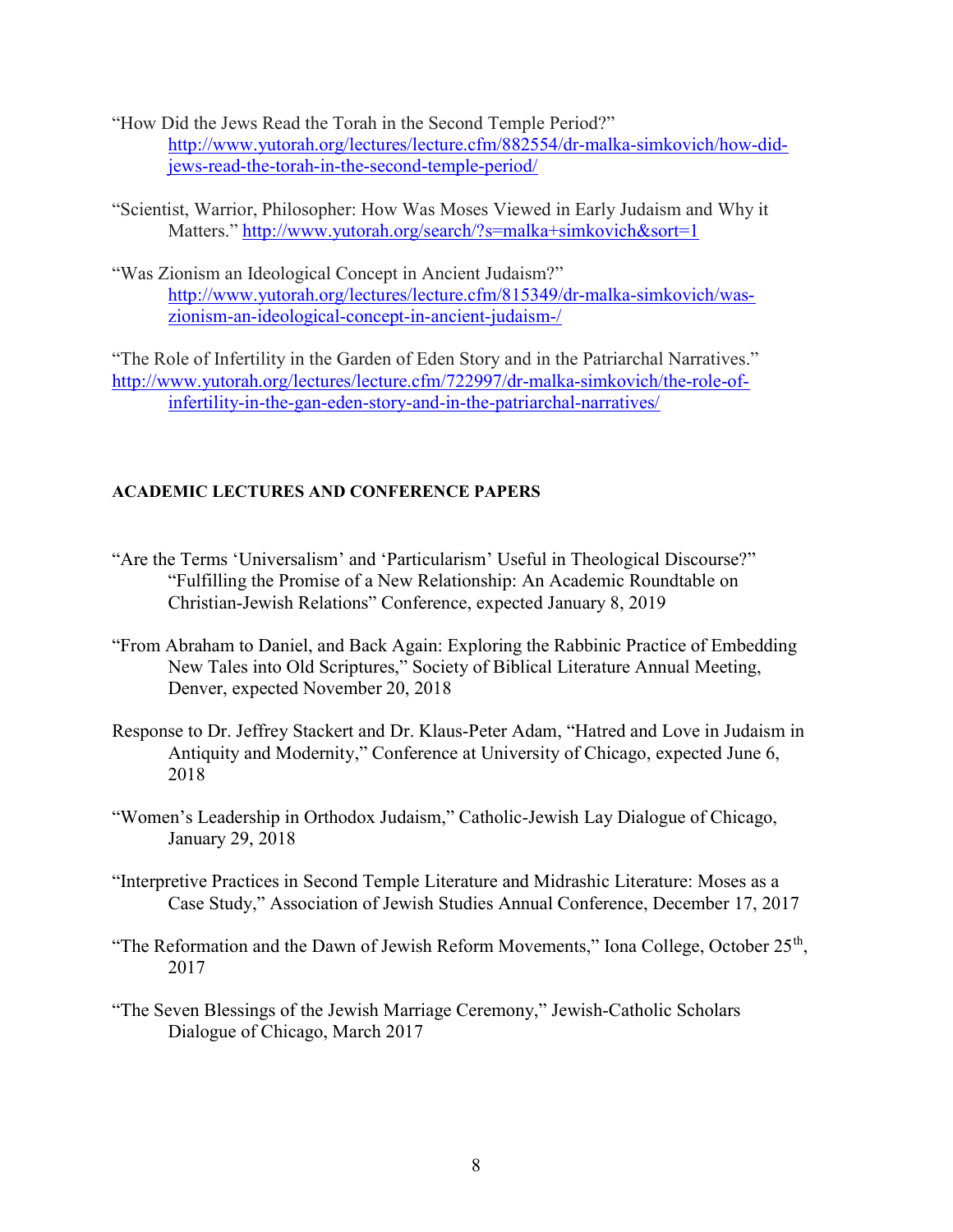- "Aggressive Matriarch or Passive Maiden? How Jewish and Christian Writers Interpreted the Rebecca Stories of Genesis in the Greco-Roman World," Association of Jewish Studies, December 2016
- "Don't Make Me Laugh: The Absence of Humor in Early Christian and Jewish Rewritten Texts," Society of Biblical Literature Annual Meeting, November 2016
- "The Origins of Israel in 1 Maccabees and in Judith," Society of Biblical Literature Annual Meeting, November 2016
- "The Role of the Sabbath in Jewish Universalist and Particularist Literature of the Second Temple Period," Society of Biblical Literature Annual National Meeting, November 2015
- "The Reception History of the Tower of Babel Story in Genesis 11," Catholic-Jewish Scholars Dialogue of Chicago, December 2014
- "Property and Piety in Scripture," Sacred Texts and Human Contexts International Conference, Fatih University, Istanbul, Turkey, June 2014
- "Interpretations of Abraham's Circumcision in Early Christianity and Midrash Genesis Rabbah," Enoch Seminar, Montreal, CA, May 21, 2014
- "Biblical Universalism in the Biblical and Post Biblical Periods," Catholic-Jewish Scholars' Dialogue of Chicago Lecture, December 16<sup>th</sup>, 2013
- "Pseudo-Jonathan's Commentary to Genesis 15 as Polemical Apocalypticism," International Organization for Targum Studies Conference, Munich, Germany, August 9<sup>th</sup>, 2013
- "Was There a Doctrine of Return Among Second Temple Diasporan Jews?" WJSA Annual Conference, Los Angeles, CA, April 2013
- "Echoes of Universalist Testament Literature in Christian and Rabbinic Texts," Jewish Theological Seminary Graduate Student Conference on Lost Texts, New York, New York, April  $29<sup>th</sup>$ ,  $2012$
- "'Neither Messiah, nor Elijah, nor Prophet:' Parallelism in John 1:19-42," Society for Biblical Literature Northeast Regional Conference, Newton, MA, April 29<sup>th</sup>, 2011
- "Advantages of a Split Monarchy," Center for Modern Torah Leadership Conference Presentation, Sharon, MA, July 2010
- "Midrashic and Modern Approaches to the Fallibility of Biblical Heroes," Teaching Halakha: Center for Modern Torah Leadership Conference Presentation, Sharon, MA, August 13, 2008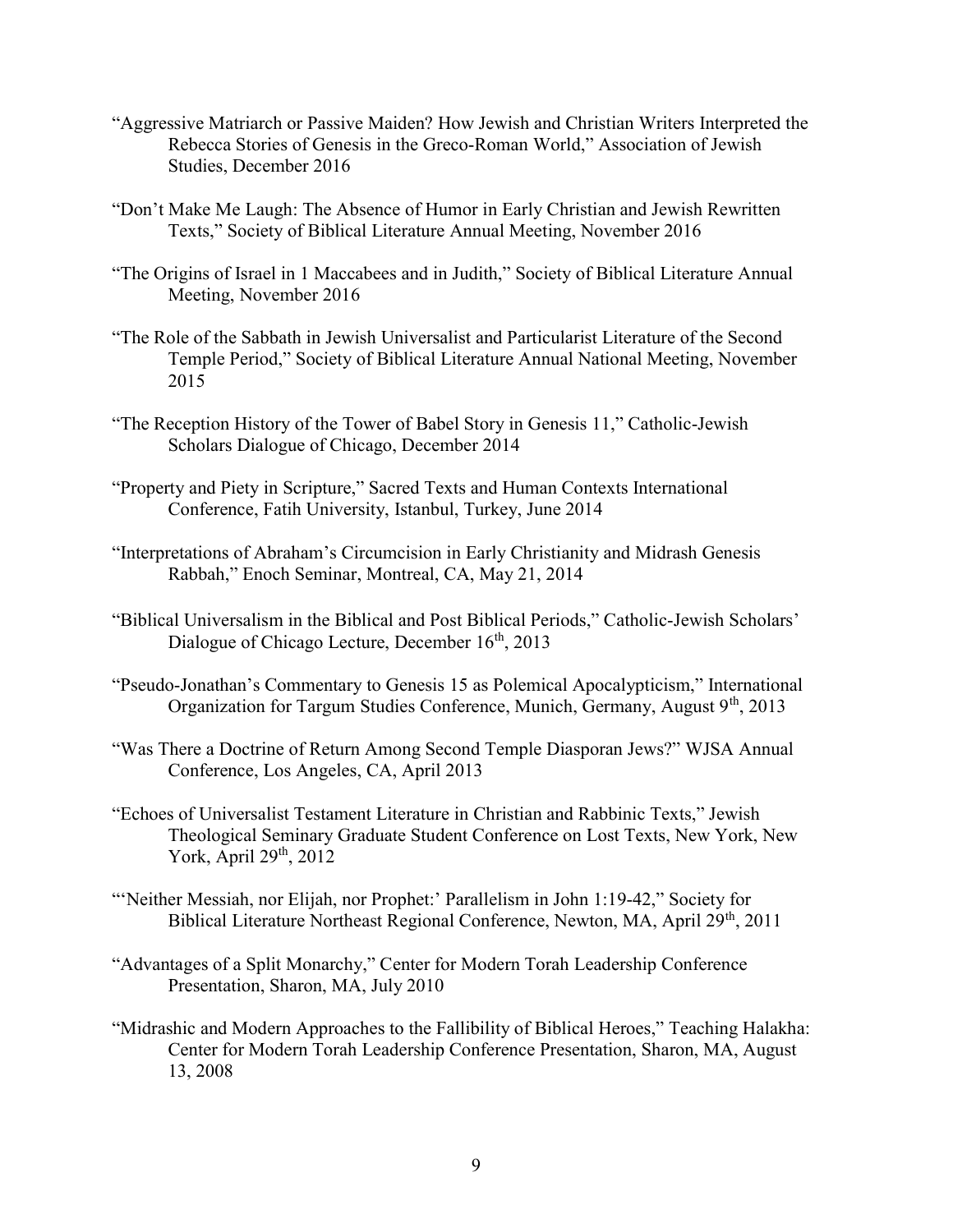#### PUBLIC LECTURES

- "Jewish Intellectual History," Skokie Valley Agudath Jacob, Three-part series, expected April-May 2018
- "Tales of the Diaspora: Joseph the son of Jacob, and Judah the son of Mattathias," Skokie Valley Agudath Jacob, December 16, 2017.
- "Salome Alexandra: The Forgotten Queen of Judea," Kehillat Chovevei Tzion Synagogue, November  $27<sup>th</sup>$ , 2017.
- "The Hebrew Bible in Greek: Understanding the Politics of Translation and Scriptural Sanctity in Early Judaism," Or Torah Synagogue, October 13<sup>th</sup>, 2017.
- "How Did Jews Read the Torah in the Second Temple Period?" NILI Women's Torah Learning Conference, July 24<sup>th</sup>, 2017.
- "The Varied Portrayals of Moses in Early Judaism." Kehillat Chovevei Zion. Skokie, May 31st, 2017.
- "Ruth as a Perennial Outsider," Yeshiva University, May 1<sup>st</sup>, 2017.
- "How Did Jew Interpret the Tanach Before the Rabbinic Period?" Midreshet Yom Rishon Day of Learning at Lower Merion Synagogue, April 30<sup>th</sup>, 2017.
- "The Relationship Between the Garden of Eden Story and the Patriarchal Narratives of Genesis," Kohelet Yeshiva High School, April 28<sup>th</sup>, 2017.
- "The Jews of Egypt in the Hasmonean Period," Drisha Winter Week of Learning, December  $26<sup>th</sup>$ , 2016.
- "Ancient Sources of the Hannukah Story," Drisha Winter Week of Learning, December  $25<sup>th</sup>$ , 2016.
- "Novellas in Early Judaism," Young Israel of Stamford, Connecticut, February 2017
- Varieties of Universalism in Ancient Judaism," Annual Winter Shapiro Lecture at Catholic Theological Union, March 2015
- "Conversion in the Jewish Tradition," Bernardin Center, Chicago IL, November 2014
- "Introduction to Jewish Medieval Methods of Biblical Interpretation," Or Torah Synagogue, Four part lecture series, Skokie, IL, April 2014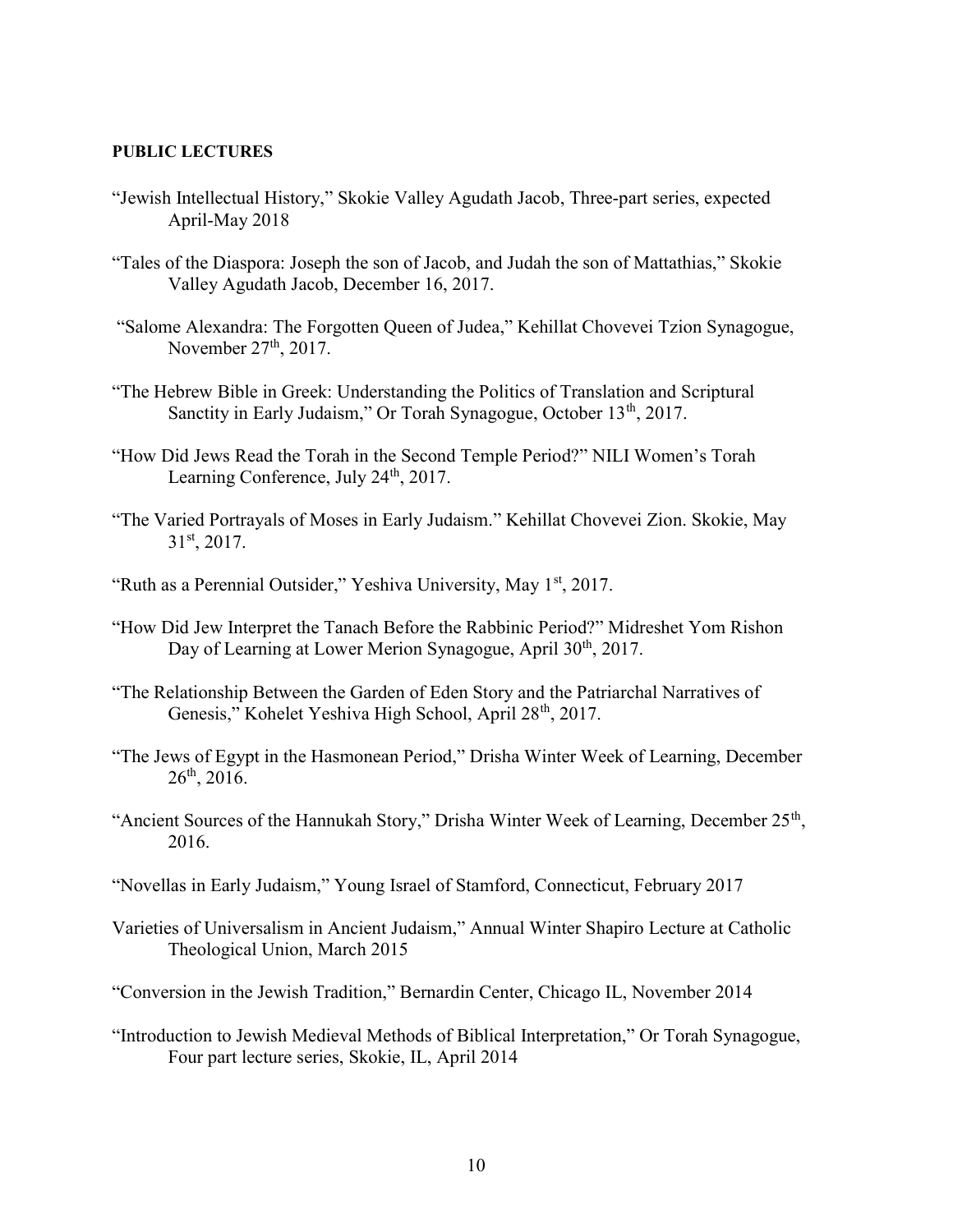- "Second Temple Judaism Today: How Texts were Discovered and Collected into What We Call the Pseudepigrapha," Loyola University, March 18<sup>th</sup>, 2014
- "The Book of Ruth: Fulcrum Between Patriarchal History and Messianic Destiny," Maimonides Synagogue, Boston, MA, May 2013
- "Esther and Ruth as Literary Contrasts," Two-part lecture series, Bnot Torah of Lexington, MA, May and June 2013
- "Why does Second Temple Literature associate Abraham with the holiday of Tabernacles?" Young Israel of Brookline, MA, October 9<sup>th</sup>, 2012
- "How did Late Second Temple Diasporan Jews Relate to the Jerusalem Temple?" Maayan Torah Initiative for Women, Boston, MA, May 20<sup>th</sup>, 2012
- "How did Late Second Temple Diasporan Jews Relate to the Jerusalem Temple?" BOLLI Lecture at Brandeis University, Waltham, MA, May 8<sup>th</sup>, 2012
- "Rabbi Akiva the Anti-Romantic: Some Comments on the Song of Songs," Young Israel of Brookline, MA, April  $14<sup>th</sup>$ , 2012
- "Feminism and Orthodoxy," Brandeis University, Waltham, MA, December 3<sup>rd</sup>, 2011
- "Maccabean History in Rabbinic and Early Christian Literature," Brandeis University, Waltham, MA, September 23rd, 2011
- "The Theme of Divine Knowledge in the Book of Exodus," Brandeis Orthodox Organization, Waltham, MA, April 7<sup>th</sup>, 2011
- "David and Bathsheba in the Bible and Rabbinic Literature," BOLLI Lecture at Brandeis University, Waltham, MA, October 28th, 2010
- "The Flood and the First Covenant: A Third Creation Story," Young Israel of Brookline, Brookline, MA, Sept. 2010
- "Who's on the Page? Medieval Biblical Exegesis," Two part lecture at Bnot Torah of Lexington, MA, April 18th, 2010, and April 25th, 2010
- "The Character of David in Rabbinic Literature," BOLLI Lecture at Brandeis University, Waltham, MA, March 4th, 2010
- "The Character of Moses in Second Temple Literature," Young Israel of Brookline, Brookline, MA, January 16th, 2010
- "A Review of Genesis 37: Questions and Review," Preliminary lecture to Prof. Aviva Zornberg, Young Israel of Brookline, MA, May 5th, 2009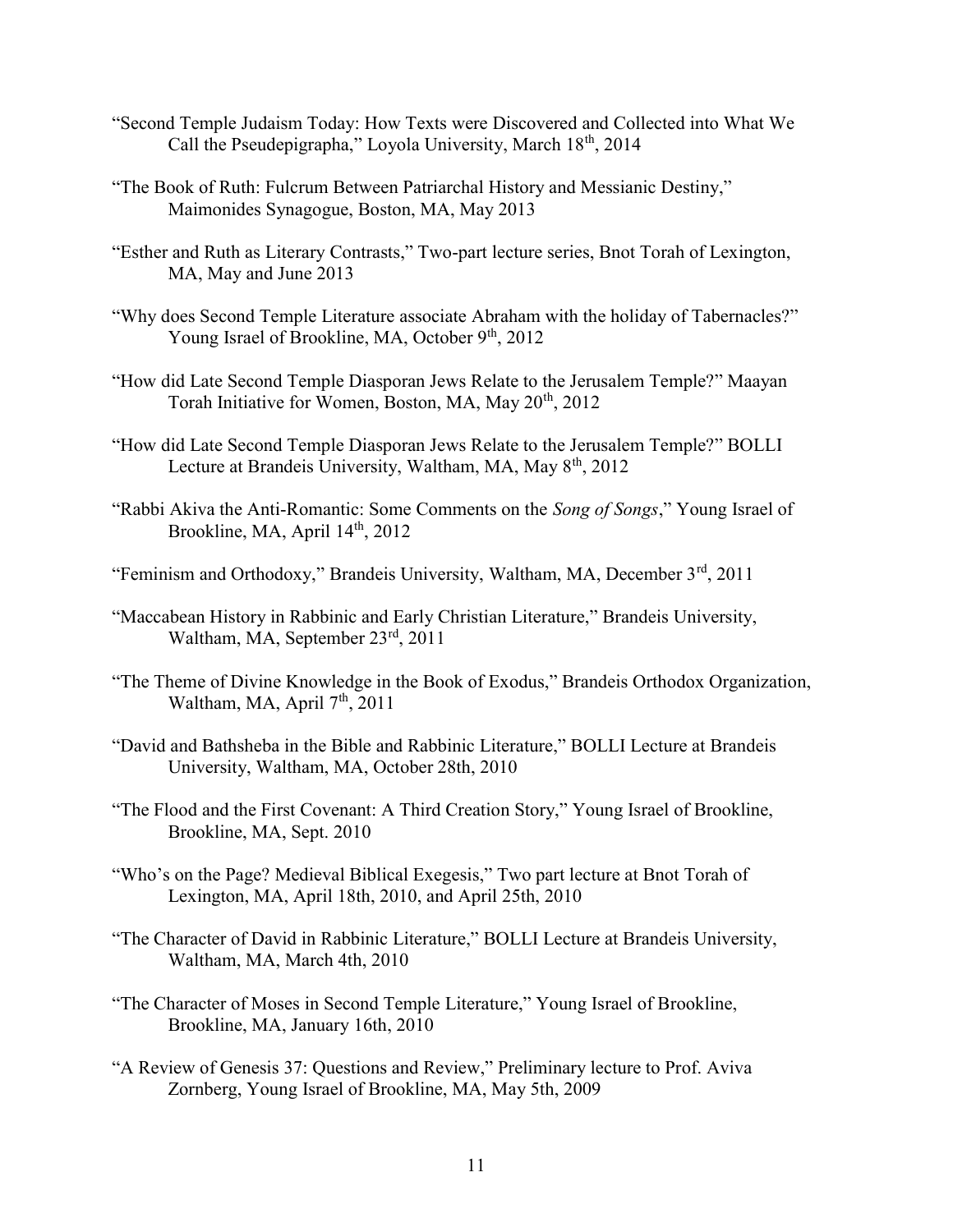- "Mishkan, Mikdash, and the holiday of Sukkot: The relationship between Sacred Structures and Sukkot in Tanakh," Annual Simchat Torah Lecture, Young Israel of Brookline, MA, October 22, 2008
- "The Role of Infertility in the Gan Eden story and the Patriarchal Narratives," Abraham Arbesfeld Kollel Yom Rishon Scholar-in-residence, Yeshiva University, New York, New York, March 23, 2008
- "The Strange Story of Exodus 24 and its relationship with Exodus 32-34," Young Israel of Brookline, MA, February 2, 2008
- "Structure and Pattern in Bamidbar," Rosalie Katchen Annual Memorial Lecture, Congregation Shaarei Tefillah of Newton, MA, June 2007
- "Names and Naming in Megillat Rut," Annual Shavuot Lecture, Young Israel of Brookline, MA, May 2007
- "Literary Relationships between Gan Eden and the Patriarchal Narratives," Young Israel of Brookline, MA, March 2007
- "Significance of Tisha B'Av in Jewish History and Biblical Literature," Summer Beit Midrash Scholar-in-residence, Congregation Shaarei Tefillah of Newton, August 2006
- "Significance of Tisha B'Av in Jewish History and Biblical Literature," Chabad of Lexington, MA, July 2006
- "Chesed in Megillat Rut," Young Israel of Brookline, MA, May 2006
- "Thematic unity in Bamidbar," Young Israel of Brookline, MA, April 2006
- "Keywords and Irony in Megillat Esther, Literary Relationship between Gan Eden and the Patriarchal Narratives, The theme of "knowing" and "not knowing" in the Exodus story," Chabad of Lexington, MA, March 2005-February 2006

#### SCHOLAR IN RESIDENCE LECTURES

- "Universalism in Early Judaism," "Jewish Life in the First Century," "Was There a Doctrine of Zionism in Early Judaism?" "What are the Dead Sea Scrolls and Why Do They Matter?" Congregation Ohr Chadash of Seattle, February 3, 2018.
- "The Daughters of Tzelophehad and the Appointment of Joshua," "Jewish Queens and the Flawed Men Who Love Them," Participant on Panel Regarding Orthodox Jews and Interreligious Dialogue, Anshe Sholom Bnai Israel of Lakeview, July 14–15, 2017.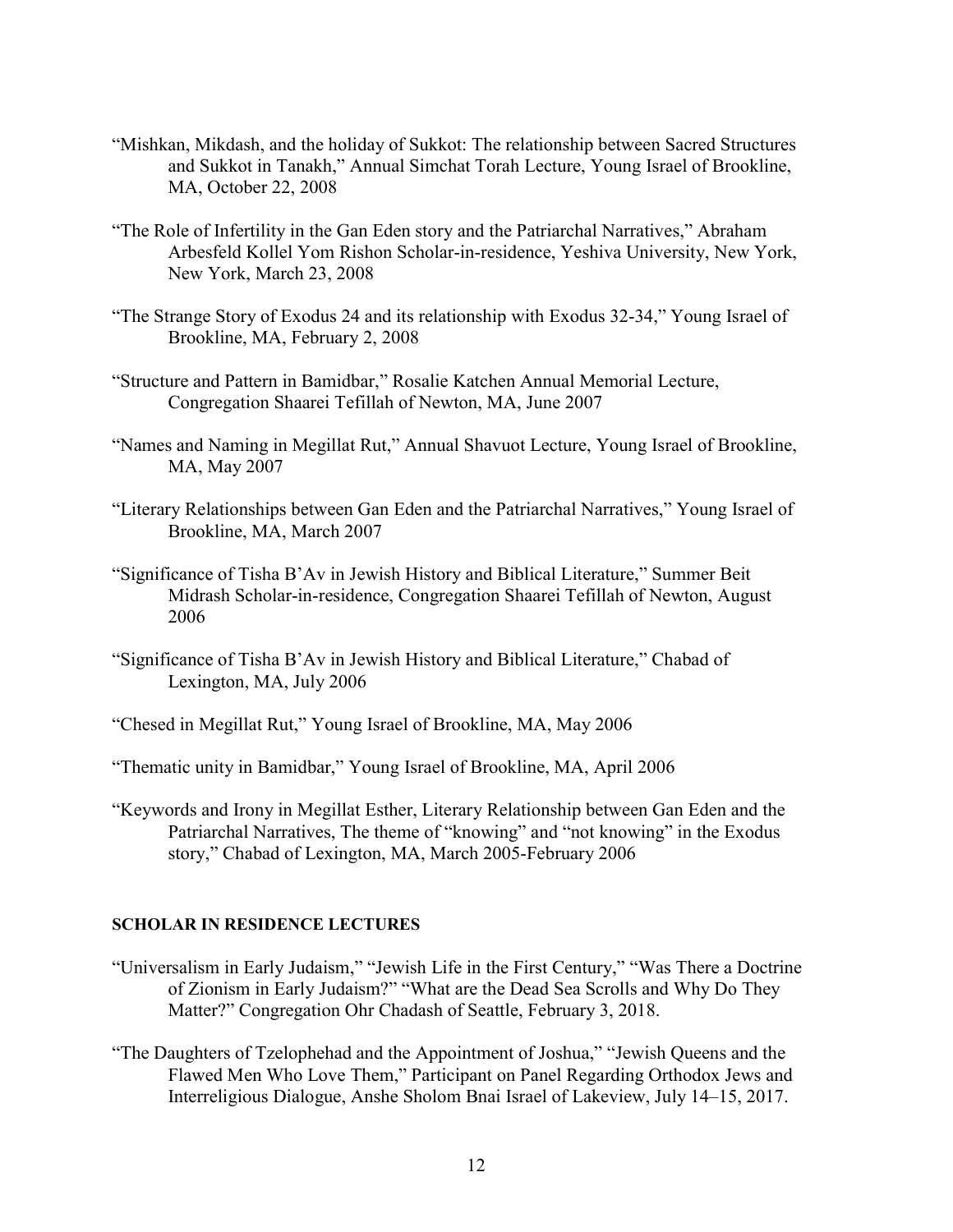- "Personal Isolation and Communal Redemption: How the Book of Ruth Brings the Passover Story to a Close," "Was There a Doctrine of Zionism in Early Judaism?" "Scientist, Warrior, Philosopher: How Moses Was Viewed by Early Jews and Why it Matters," Scholar in Residence at Kohelet High School of Greater Philadelphia, April 29-April 30, 2017
- "Ruth in Rabbinic Literature," "Novellas in Early Judaism," "Messianism and the Apocalypse: What did Jews Wrote About After the Babylonian Exile?" Scholar in Residence at Darchei Noam of Minneapolis, May 26-27, 2017
- "The Changing Figure of Moses in Early Judaism," "Was There a Doctrine of Zionism in Early Judaism?" Scholar in Residence at Stern College of Yeshiva University, February 16-17, 2017
- "The Sabbath in Early Judaism," "Temples and Synagogues in the Post-Biblical Period," "Pilgrimages and Holidays in the First Temple Period," Scholar in Residence at Young Israel of Brookline, May 20-21, 2016
- "Was There a Doctrine of Zionism in Early Judaism," "Perfect Philosopher or Fallible Servant of God: The Portrayal of Moses in Second Temple Literature and Early Rabbinic Literature," "Solomon Schechter and the Discovery of the Cairo Genizah," "Passover in the Second Temple Period," Scholar in Residence at Torah-in-Motion of Toronto, March 2016

## ACADEMIC ACHIEVEMENTS, PRIZES, AND SCHOLARSHIPS

- Recipient of Knapp Family Travel Grant for Untenured Faculty and Independent Scholars for the AJS 2016 conference, provided by the Association of Jewish Studies
- Recipient of Rosalie Katchen Travel Award for the AJS 2015 conference, provided by the Hadassah-Brandeis Institute
- Recipient of Max Kade Travel Grant, provided by the Max Kade Foundation of New York
- Passed comprehensive exams in Greek, Second Temple Judaism, and Early Christianity with Distinction
- Hadassah-Brandeis Institute Award for Outstanding Research Paper on Jews and Gender, 2011
- Morris Lipton Memorial Award for Excellence in Music, Yeshiva University, 2004